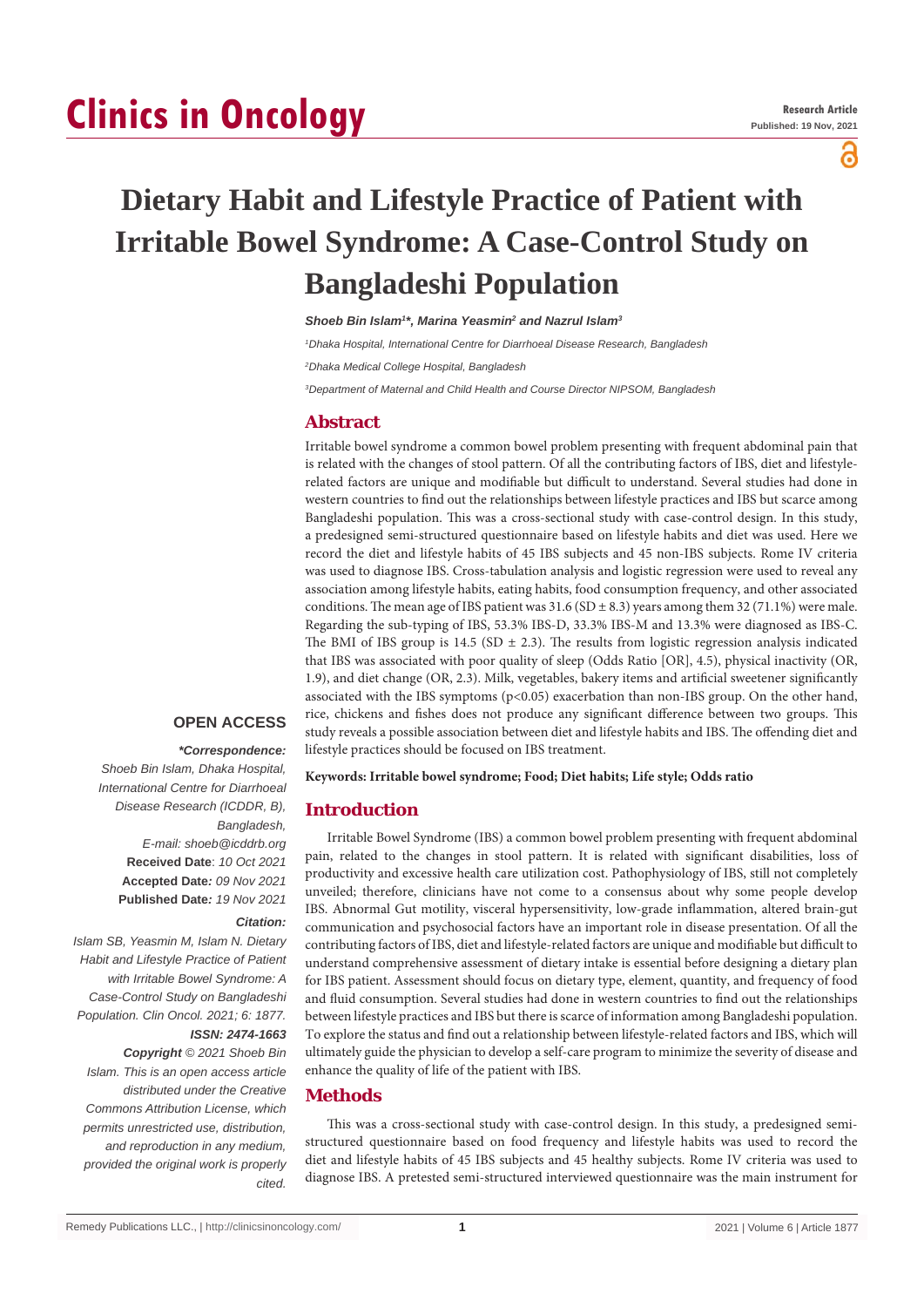data collection. The questionnaire was based on previously published study conducted in Bangladesh and abroad by using internationally accepted Rome-IV criteria. The questionnaire contained 70% to 80% close-ended and 20% to 30% open-ended question. The Bengali translation of this Case Record Forms (CRF) was validated by forward and backward translation method. Cross-tabulation analysis and logistic regression were used to reveal any association among lifestyle habits, eating habits, food consumption frequency, and other associated conditions.

# **Results**

The mean age of IBS patient was  $31.6$  (SD  $\pm$  8.3) years among them 32 (71.1%) were male. In this study 88.3% of IBS group and 93% came from urban area. Among the study participants, the distribution of the highest level of education status shows primary 2 (50%) in IBS group and 2 (50%) in non-IBS group; secondary 16 (59.3%) in IBS group and 11 (40.7%) in Non-IBS group, graduation 23 (42.6%) in IBS group and 31 (57.4%) in non-IBS group; post-graduation 4 (80%) in IBS group and 1 (20%) in IBS and Non-IBS group respectively. The socioeconomic status of IBS and Non-IBS group - lower middle class 19 (61.3%) and 12 (38.7%), upper middle class 24 (43.6) and 31 (56.4) and upper class 2 (50%) and 2 (50%) respectively (Table 1). The comparison between two groups shows 39 (86.7%) of IBS patient complain sleeping problem but only 11 (24.4%) non-IBS participants complain sleep problem. In this study 45 (100%) IBS patient complained sleeping problem related with IBS like somatic symptoms exacerbation and 13.3% patients of non-IBS group complain sleeping problem not related with any somatic problem exacerbation (Table 2). Here we have found that exercise improve the symptoms of IBS but smoking detoriate it. Milk, vegetables, bakery items and artificial sweetener significantly exasperated the IBS symptoms (p<0.05) than healthy group (Table 3). On the other hand, both IBS and Non-IBS group can tolerate rice, chickens and fishes and there are no significant **Table 1:** Sociodemographic characteristics of study participants.

|                             | <b>IBS</b> | Non-IBS   | P- value |  |
|-----------------------------|------------|-----------|----------|--|
| Age group (years), n (%)    |            |           |          |  |
| 1.18-30                     | 25(55.6)   | 26 (57.8) |          |  |
| 2.31-45                     | 16 (35.6)  | 14(31.1)  |          |  |
| 3.46-60                     | 4(8.9)     | 5(11.1)   |          |  |
| 4. > 60                     | 0(0)       | 0(0)      |          |  |
| <b>Sex Distribution</b>     |            |           |          |  |
| 1. Male                     | 32(71.1)   | 29 (64.4) |          |  |
| 2. Female                   | 13 (28.9)  | 16 (35.6) | 0.14     |  |
| Urban residence, n (%)      | 38 (48.7)  | 40 (51.2) |          |  |
| Education, n (%)            |            |           |          |  |
| 1. No                       | 0(0)       | 0(0)      | 0.2      |  |
| 2. Primary                  | 2(4.4)     | 2(4.4)    |          |  |
| 3. Secondary                | 16(35.5)   | 11(24.4)  |          |  |
| 4. Graduation               | 23(51.1)   | 31 (68.9) |          |  |
| 5. Post-graduation          | 4(8.9)     | 1(1.1)    |          |  |
| Socioeconomic status, n (%) |            |           |          |  |
| 1. Lower class              | 0(0)       | 0(0)      | 0.29     |  |
| 2. Lower middle class       | 19 (42.2)  | 12 (26.7) |          |  |
| 3. Upper middleclass        | 24 (53.3)  | 31 (68.9) |          |  |
| 4. Upper class              | 2(4.7)     | 2(4.7)    |          |  |

**Table 2:** Lifestyle habit and its impact on IBS.

| Indicators, n (%)                                      | <b>IBS</b> | Non-IBS   | Total     | p-value |  |
|--------------------------------------------------------|------------|-----------|-----------|---------|--|
| <b>Sleeping problem</b>                                |            |           |           |         |  |
| Yes                                                    | 39 (86.7)  | 11(24.4)  | 50 (55.6) | < 0.001 |  |
| <b>No</b>                                              | 6(13.3)    | 34 (75.6) | 40 (44.4) |         |  |
| Sleep problem related with IBS like abdominal symptoms |            |           |           |         |  |
| Yes                                                    | 45 (100)   | 6(13.3)   | 51 (56.7) | < 0.001 |  |
| No                                                     | 0(0)       | 39 (86.7) | 39(43.3)  |         |  |
| <b>Exercise improve the IBS symptoms</b>               |            |           |           |         |  |
| not every time                                         | 16 (35.6)  | 1(2.2)    | 17 (18.9) |         |  |
| Yes feeling good                                       | 29 (64.4)  | 44 (97.8) | 73 (81.1) | < 0.001 |  |
| <b>Smoking</b>                                         |            |           |           |         |  |
| Yes                                                    | 20(44.4)   | 16 (35.6) | 36 (40)   | 0.389   |  |
| No                                                     | 25 (55.6)  | 29 (64.4) | 54 (60)   |         |  |

**Table 3:** Diet item and its impact on IBS like symptoms.

| Indicators, n (%)                         | <b>IBS</b> | Non-IBS   | <b>Total</b> | p-value |  |
|-------------------------------------------|------------|-----------|--------------|---------|--|
| Bakery Item- Bread, Biscuit, Burger, cake |            |           |              |         |  |
| Yes                                       | 45 (100)   | 10 (22.2) | 55 (61.1)    | < 0.001 |  |
| No                                        | 0(0)       | 35 (77.8) | 35 (38.9)    |         |  |
| <b>Rice</b>                               |            |           |              |         |  |
| Occasional                                | 3(6.7)     | 1(2.2)    | 4(4.4)       | 0.616   |  |
| No                                        | 42 (93.3)  | 44 (97.8) | 86 (95.6)    |         |  |
| Potato                                    |            |           |              |         |  |
| Occasional                                | 7(15.6)    | 2(4.4)    | 9(10)        |         |  |
| No                                        | 38 (84.4)  | 43 (95.6) | 81 (90)      | 0.157   |  |
| Honey                                     |            |           |              |         |  |
| Yes                                       | 40 (88.9)  | 5(11.1)   | 45 (50)      |         |  |
| No                                        | 5(11.1)    | 40 (88.9) | 45 (50)      | < 0.001 |  |
| Sugar                                     |            |           |              |         |  |
| Yes                                       | 4(8.9)     | 0(0)      | 4(4.4)       |         |  |
| No                                        | 41 (91.1)  | 45 (100)  | 86 (95.6)    | 0.117   |  |
| Artificial sweetener/Saccharine           |            |           |              |         |  |
| Yes                                       | 45 (100)   | 17 (37.8) | 62 (68.9)    |         |  |
| No                                        | 0(0)       | 28 (62.2) | 28 (31.1)    | < 0.001 |  |
| Vegetable                                 |            |           |              |         |  |
| Yes                                       | 44 (97.8)  | 5(11.1)   | 49 (54.4)    |         |  |
| No                                        | 1(2.2)     | 40 (88.9) | 41 (45.6)    | <0.001  |  |
| Lantees (Chola, Motorshuti)               |            |           |              |         |  |
| Yes                                       | 45 (100)   | 3(6.7)    | 48 (53.3)    | < 0.001 |  |
| No                                        | 0(0)       | 42 (93.3) | 42 (46.7)    |         |  |
| <b>Ripe Mango</b>                         |            |           |              |         |  |
| Yes                                       | 45 (100)   | 4(8.9)    | 49 (54.4)    |         |  |
| No                                        | 0(0)       | 41 (91.1) | 41 (45.6)    | < 0.001 |  |
| Fish                                      |            |           |              |         |  |
| Some specific fish                        | 10 (22.2)  | 4 (8.9)   | 14 (15.6)    | 0.081   |  |
| No                                        | 35 (77.8)  | 41 (91.1) | 76 (84.4)    |         |  |
| Chicken                                   |            |           |              |         |  |
| Occasional                                | 5(11.1)    | 3(6.7)    | 8(8.9)       | 0.459   |  |
| No                                        | 40 (88.9)  | 42 (93.3) | 82 (91.1)    |         |  |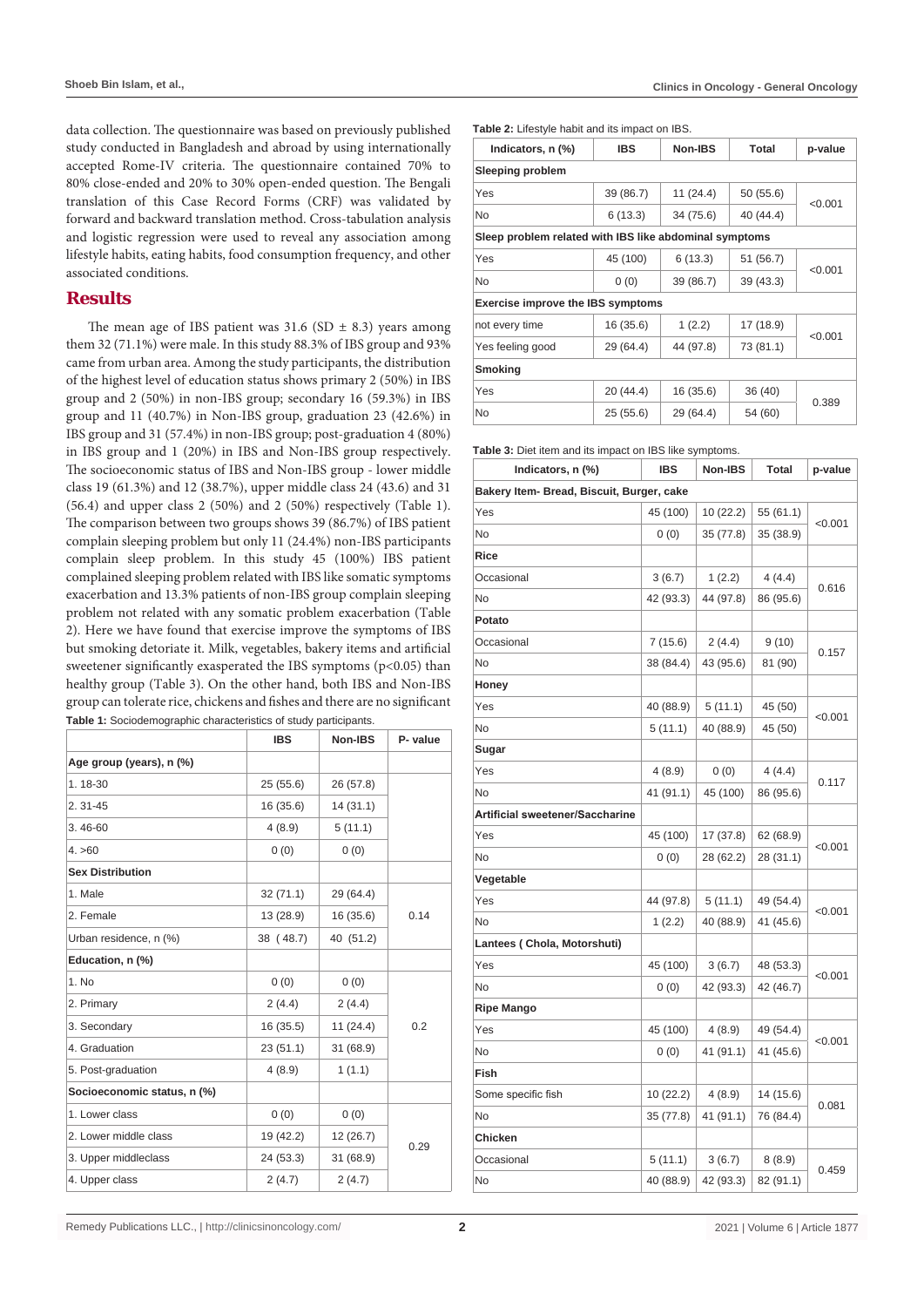| IBS and Its relation with symptoms | Odds ratio | Std. Err. | z      | p value  | 95% Conf. Interval |
|------------------------------------|------------|-----------|--------|----------|--------------------|
| Sleep disturbance                  | 4.5        | 2.46      | 2.8    | 0.005    | $1.57 - 13.16$     |
| <b>Physical Activity</b>           | 0.1        | 0.08      | $-2.9$ | 0.004    | $0.02 - 0.49$      |
| Stressful life feelings            | 2.7        | 1.17      | 2.32   | 0.02     | $1.16 - 6.32$      |
| Diet and its effect on IBS         | 27.6       | 23.05     | 3.98   | $\Omega$ | $5.39 - 141.6$     |
| cons                               | 0.0001     | 0.0004    | $-2.7$ | 0.007    | $2.48 - 0.09$      |

**Table 4: Multiple logistic regression.** 

differences. The results from logistic regression analysis indicated that IBS was associated with poor quality of sleep (Odds Ratio [OR], 4.5) (Table 4), physical inactivity (OR, 1.9), and diet change (OR, 2.3). This study reveals a possible association between diet and lifestyle habits and IBS. The offending diet and lifestyle practices should be focused on IBS treatment.

#### **Discussion**

Irritable Bowel Syndrome (IBS), a common bowel problem presenting with frequent abdominal pain that is related with changes of stool pattern. It has a significant impact on patient quality of life, social functioning, productivity of work and health care cost. Of all the contributing factors of IBS, diet and lifestyle-related factors are unique, modifiable but difficult to understand. That's why clinicians are now focusing on disease control by doing an intervention on lifestyle and diet and the ultimate goal is to eliminate the factors that have a negative impact on patient health and quality of life. Several studies had done in western countries to find out the relationships between lifestyle practices and IBS but there is no study on Bangladeshi patient population [1-20].

Lifestyle related factors, including physical inactivity, dietary habits, smoking, sleeping pattern psychological distress and obesity, have been studied in relation with IBS symptoms exacerbation; however, findings were conflicting and not from the developing countries like Bangladesh. Again, most these studies were focused on certain behavior, rather than all lifestyle factors including diet; the benefits of considering multiple components of a healthy lifestyle have not studied. This study is the first case control study to evaluate the effect of lifestyle on Bangladeshi IBS patients. This study showed that a poor lifestyle such as physical inactivity, sleep disturbance and specific diet and dietary practices like irregular eating, increase the symptoms of IBS [21-35].

In this study, the mean age  $(\pm SD)$  of IBS patient was 31.6  $(\pm 8.3)$ years and most of the patient came from 45 years age group which is similar to other study from developed [36] and developing countries [27]. From this study it is observed that 92% patients came from less than 45 years of age. It is similar to most of the studies. For example, the prevalence of IBS was observed to be the highest in the age group of 21 to 30 years, with a decreasing trend after 30 years to the age group of 60 years or more that is similar to our study. A communitybased survey from South Korea showed that high prevalence of IBS in young people may be due to psychological factors, such as stress related to studies, economic status, finding jobs and or marriage. The prevalence was higher in men, 71.1% but this difference is not statistically significant but most of the previous studies shows, IBS prevalence is higher among women than man. In USA, almost two third patients who seek treatment for IBS were female, ranging from 14% to 24% and the male female ratio was 2 to 2.5:1 [37] and another study showed the ratio was 3 to 4:1 [38]. Another community based study in USA shows the gender distribution was less than 2:1 [39], but IBS has been reported to occur more in male than female In India, Sri Lanka [40], Korea [41] and Iran [42]. There may be some contributing factors to the differences in the female-to-male ratios, population selection and cultural influences on health care seeking behavior. Gender difference in the occurrence of could be the result of cultural, psychosocial, or healthcare access issues instead of purely psychological and physiologic influences.

Lifestyle and diet are the important triggering factors for IBS symptoms. This study evaluated the relationship between lifestyle, which include physical activity, dietary practice, smoking, sleep and psychological status with IBS among Bangladeshi adult IBS patients. Here we have a found significant relation between lifestyle and IBS symptoms. This association remained significant even after adjustments for potential confounders. Individuals with healthy lifestyle practices and dietary habits reduced the symptoms of IBS compared with unhealthy lifestyle practices and diet. Daily exercise is helpful for good bowel function and that prevent constipation and reduce the of feelings of borborygmic. Physically active IBS patients have less symptom deterioration than physically inactive patients. Johannesson et al. showed that doing moderate aerobic physical activity has a good impact on IBS symptoms and quality of life. Lustyk et al. described that physically active person especially women complain less of incomplete evacuation than inactive IBS patient. Physical activity decreases the splanchnic blood flow; increases gut motility, neuroimmuno-endocrine alternations and mechanical bouncing during movement which ultimately improve the symptoms. Moderate aerobic exercise has a positive impact on psychological symptoms like fatigue, anxiety, and depression. Our findings are consistent with previous studies. Here IBS patients were less physically active than non-IBS healthy participants. Regular physical activity should be used as a primary treatment modality of IBS patients.

Our study has shown that the symptoms of IBS are related with the disturbance in sleep. That means sleep duration and quality of sleep of IBS patient was poor. Difficulties of getting to sleep, staying asleep and early morning awakenings are three major sleep problems. Sleep has also direct impact on quality of life and also treatment response. These findings are similar to the study of Goldsmith et al., where they found a positive correlation between poor sleep quality and IBS symptoms. Another study from Turkey showed that 36% of IBS patient had sleep problem in compare with healthy volunteers (18%). In our study we found that 33.3% had severe and 57.8% patient had some sleep problem and it has also direct impact on IBS symptoms.

Diet plays an important role on symptoms generation like bloating, flatulence and diarrhea of IBS patient. From previous studies it was found that 20% to 65% patients reported food specific symptoms and some foods increases the symptoms spontaneously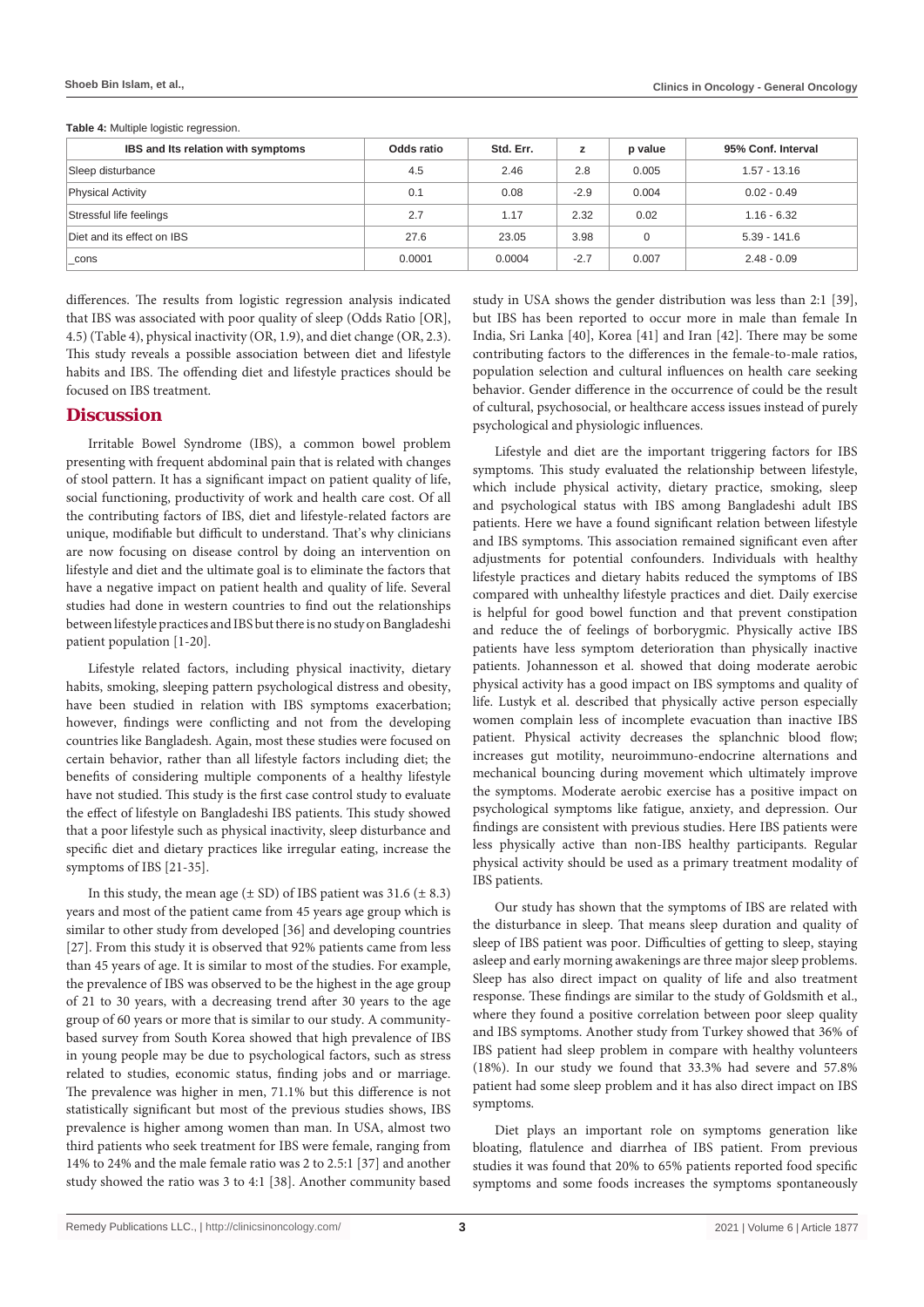and vigorously. Our findings are consistent with earlier studies that investigate the role of dietary patterns, dietary habits and food groups, individually. In this study we had categorize 5 groups of food based on FODMAP concept and local food contents of Bangladeshi main meal; (1) Carbohydrate rich food item mainly rice, potato and wheat-based bakery product, (2) milk and dairy product, (3) sweet item that contains sugar, honey and artificial sweetener, (4) food from plant sources that contains fruits, vegetables and (5) food from animal sources like fish, chicken, beef etc. The more offending diet is milk and milk-based diet, cereal-based foods (wheat based) prepared in bakery (breads, biscuits, cakes etc.), vegetables, lentes and artificial sweetener especially saccharine and less symptom producing diet is rice, chicken and fish. Here the interesting findings are the well tolerated diet and it was rice, chicken and almost all kind of available fishes. Simple screening question to ask whether their symptoms are related with eating or not. The typical culprit foods are milk and wheat. As milk contains lactose wheat contains fructus, both of which are important for FODMAP food concept. A significant number of answered that onion and garlic of high FODMAP group has a relation of IBS symptoms. However, it is not always clear that garlic and onions are a good source for high FODMAPs diet and why they trigger IBS symptoms for many individuals.

Several population-based studies have shown that Body Mass Index (BMI) was associated with gastrointestinal symptoms of IBS. But in our studies, it is shown that 65% patients BMI was normal and there is no significant difference of BMI between healthy and IBS patient group. These findings were explained by Sadik et al., where they found that overweight patients had severe defecation symptoms specially increases urgency, consistency and frequency of loose stools and faster colonic and recto-sigmoidal transit than normal BMI healthy persons. Although BMI of subjects with IBS was significantly lower than that of controls, only IBS-D patients showed significant but a weak association with lower BMI after a multipleadjusted model. The reason of the discrepancy between our study and the abovementioned study is unclear. Psychological impact mainly anxiety and depression were related with IBS symptoms.

Psychological co-morbidities are associated with symptoms exacerbation and psychological therapies are non-pharmacological treatment option for IBS. In our study we have found that anxiety measured by Hospital anxiety and depression scale was increased in IBS group than in healthy non-IBS group [42]. Depression is also a problem. Smoking has a crucial role on symptom exacerbation. Smoking decreases lower esophageal sphincter pressure that ultimately affects esophageal defensive mechanisms such as reduction of esophageal clearance and saliva secretion and increases acid and pepsinogen release that ultimately delays gastric emptying. Another effect of smoking on intestine is relaxation of colonic smooth muscles and increases intestinal permeability. The precise mechanisms of cigarette smoking associated with disease overlaps are unknown. A large epidemiological study showed that smoking was also associated with anxiety that is a risk factor of developing of IBS. IBS patient passes more stressful life and in every steps of their life stress has an important role on disease presentation. It impacts on their social, sexual and family life. Reduce work performance and life enjoyment; ultimately reduce the quality of life. It increases the treatment cost but hamper treatment outcome.

#### **References**

1. [Iacovou M, Tan V, Muir JG, Gibson PR. The low FODMAP diet and](https://pubmed.ncbi.nlm.nih.gov/26350937/) 

[its application in East and Southeast Asia. J Neurogastroenterol Motil.](https://pubmed.ncbi.nlm.nih.gov/26350937/)  [2015;21\(4\):459-70.](https://pubmed.ncbi.nlm.nih.gov/26350937/)

- 2. [DiBonaventura M, Sun SX, Bolge SC, Wagner JS, Mody R. Health-related](https://pubmed.ncbi.nlm.nih.gov/21951105/)  [quality of life, work productivity and health care resource use associated](https://pubmed.ncbi.nlm.nih.gov/21951105/)  [with constipation predominant irritable bowel syndrome. Curr Med Res](https://pubmed.ncbi.nlm.nih.gov/21951105/)  [Opin. 2011;27\(11\):2213-22.](https://pubmed.ncbi.nlm.nih.gov/21951105/)
- 3. [Gralnek IM. Health care utilization and economic issues in irritable bowel](https://pubmed.ncbi.nlm.nih.gov/10027677/)  [syndrome. Eur J Surg Suppl. 1998;\(583\):73-6.](https://pubmed.ncbi.nlm.nih.gov/10027677/)
- 4. [Drossman DA. Functional gastrointestinal disorders: History,](https://pubmed.ncbi.nlm.nih.gov/27144617/)  [pathophysiology, clinical features, and Rome IV. Gastroenterology.](https://pubmed.ncbi.nlm.nih.gov/27144617/)  [2016;S0016-5085\(16\)00223-7.](https://pubmed.ncbi.nlm.nih.gov/27144617/)
- 5. [Talley N, Phillips S, Melton L, Mulvihill C, Wiltgen C, Zinsmeister AR.](https://pubmed.ncbi.nlm.nih.gov/2318433/)  [Diagnostic value of the manning criteria in irritable bowel syndrome. Gut.](https://pubmed.ncbi.nlm.nih.gov/2318433/)  [1990;31\(1\):77-81.](https://pubmed.ncbi.nlm.nih.gov/2318433/)
- 6. [Bommelaer G, Poynard T, Le Pen C, Gaudin AF, Maurel F, Priol G, et al.](https://pubmed.ncbi.nlm.nih.gov/15243388/)  [Prevalence of Irritable Bowel Syndrome \(IBS\) and variability of diagnostic](https://pubmed.ncbi.nlm.nih.gov/15243388/)  [criteria. Gastroenter Clin Bio. 2004;28\(6-7\):554-61.](https://pubmed.ncbi.nlm.nih.gov/15243388/)
- 7. [Canavan C, West J, Card T. Review article: The economic impact of the](https://pubmed.ncbi.nlm.nih.gov/25199904/)  [irritable bowel syndrome. Aliment Pharmacol Ther. 2014;40\(9\):1023-34.](https://pubmed.ncbi.nlm.nih.gov/25199904/)
- 8. [Park JM, Choi MG, Oh JH, Cho YK, Lee IS, Kim SW, et al. Cross-cultural](https://pubmed.ncbi.nlm.nih.gov/16855882/)  [validation of irritable bowel syndrome quality of life in Korea. Dig Dis Sci.](https://pubmed.ncbi.nlm.nih.gov/16855882/)  [2006;51\(8\):1478-84.](https://pubmed.ncbi.nlm.nih.gov/16855882/)
- 9. [López-Colombo A, Morgan D, Bravo-González D, Montiel-Jarquín A,](https://pubmed.ncbi.nlm.nih.gov/22474443/)  [Méndez-Martínez S, Schmulson M. The epidemiology of functional](https://pubmed.ncbi.nlm.nih.gov/22474443/)  [gastrointestinal disorders in Mexico: A population-based study.](https://pubmed.ncbi.nlm.nih.gov/22474443/)  [Gastroenterol Res Pract. 2012;2012:606174.](https://pubmed.ncbi.nlm.nih.gov/22474443/)
- 10. [daCosta DiBonaventura M, Prior M, Prieto P, Fortea J. Burden of](https://pubmed.ncbi.nlm.nih.gov/23162373/)  [constipation-predominant Irritable Bowel Syndrome \(IBS-C\) in France,](https://pubmed.ncbi.nlm.nih.gov/23162373/)  [Italy, and the United Kingdom. Clin Exp Gastroenterol. 2012;5:203-12.](https://pubmed.ncbi.nlm.nih.gov/23162373/)
- 11. [Rej A, Aziz I, Tornblom H, Sanders D, Simrén M. The role of diet in](https://pubmed.ncbi.nlm.nih.gov/31468640/)  [irritable bowel syndrome: Implications for dietary advice. J Intern Med.](https://pubmed.ncbi.nlm.nih.gov/31468640/)  [2019;286\(5\):490-502.](https://pubmed.ncbi.nlm.nih.gov/31468640/)
- 12. [Hungin A, Whorwell P, Tack J, Mearin F. The prevalence, patterns and](https://pubmed.ncbi.nlm.nih.gov/12641512/)  [impact of irritable bowel syndrome: An international survey of 40,000](https://pubmed.ncbi.nlm.nih.gov/12641512/)  [subjects. Aliment Pharmacol Ther. 2003;17\(5\):643-50.](https://pubmed.ncbi.nlm.nih.gov/12641512/)
- 13. [Drossman D, Whitehead W, Camilleri M. Irritable bowel syndrome: A](https://pubmed.ncbi.nlm.nih.gov/9178709/)  [technical review for practice guideline development. Gastroenterology.](https://pubmed.ncbi.nlm.nih.gov/9178709/)  [1997;112\(6\):2120-37.](https://pubmed.ncbi.nlm.nih.gov/9178709/)
- 14. Chang FY, Lu CL, Chen TS. The current prevalence of irritable bowel syndrome in Asia. J Neurogastroenterol Motil. 2010;16(4):389-400.
- 15. [Dapoigny M, Bellanger J, Bonaz B, des Varannes SB, Bueno L, Coffin B, et](https://pubmed.ncbi.nlm.nih.gov/15371923/)  [al. Irritable bowel syndrome in France: A common, debilitating and costly](https://pubmed.ncbi.nlm.nih.gov/15371923/)  [disorder. Eur J Gastroenterol Hepatol. 2004;16\(10\):995-1001.](https://pubmed.ncbi.nlm.nih.gov/15371923/)
- 16. [Bengtsson M, Ulander K, Börgdal EB, Ohlsson B. A holistic approach for](https://pubmed.ncbi.nlm.nih.gov/20389223/)  [planning care of patients with irritable bowel syndrome. Gastroenterol](https://pubmed.ncbi.nlm.nih.gov/20389223/)  [Nurs. 2010;33\(2\):98-108.](https://pubmed.ncbi.nlm.nih.gov/20389223/)
- 17. [Si JM, Wang LJ, Chen SJ, Sun LM, Dai N. Irritable bowel syndrome](https://pubmed.ncbi.nlm.nih.gov/15052694/)  [consulters in Zhejiang province: The symptoms pattern, predominant](https://pubmed.ncbi.nlm.nih.gov/15052694/)  [bowel habit subgroups and quality of life. World J Gastroenterol.](https://pubmed.ncbi.nlm.nih.gov/15052694/)  [2004;10\(7\):1059-64.](https://pubmed.ncbi.nlm.nih.gov/15052694/)
- 18. [Levy RL, Olden KW, Naliboff BD, Bradley LA, Francisconi C, Drossman](https://pubmed.ncbi.nlm.nih.gov/16678558/)  [DA, et al. Psychosocial aspects of the functional gastrointestinal disorders.](https://pubmed.ncbi.nlm.nih.gov/16678558/)  [Gastroenterology. 2006;130\(5\):1447-58.](https://pubmed.ncbi.nlm.nih.gov/16678558/)
- 19. [Bengtson MB, Rønning T, Vatn M, Harris J. Irritable bowel syndrome in](https://pubmed.ncbi.nlm.nih.gov/17008364/)  [twins: Genes and environment. Gut. 2006;55\(12\):1754-9.](https://pubmed.ncbi.nlm.nih.gov/17008364/)
- 20. Kipnis BA, editor. Lifestyle studies—an editorial introduction. Geography Research Forum; 2016.